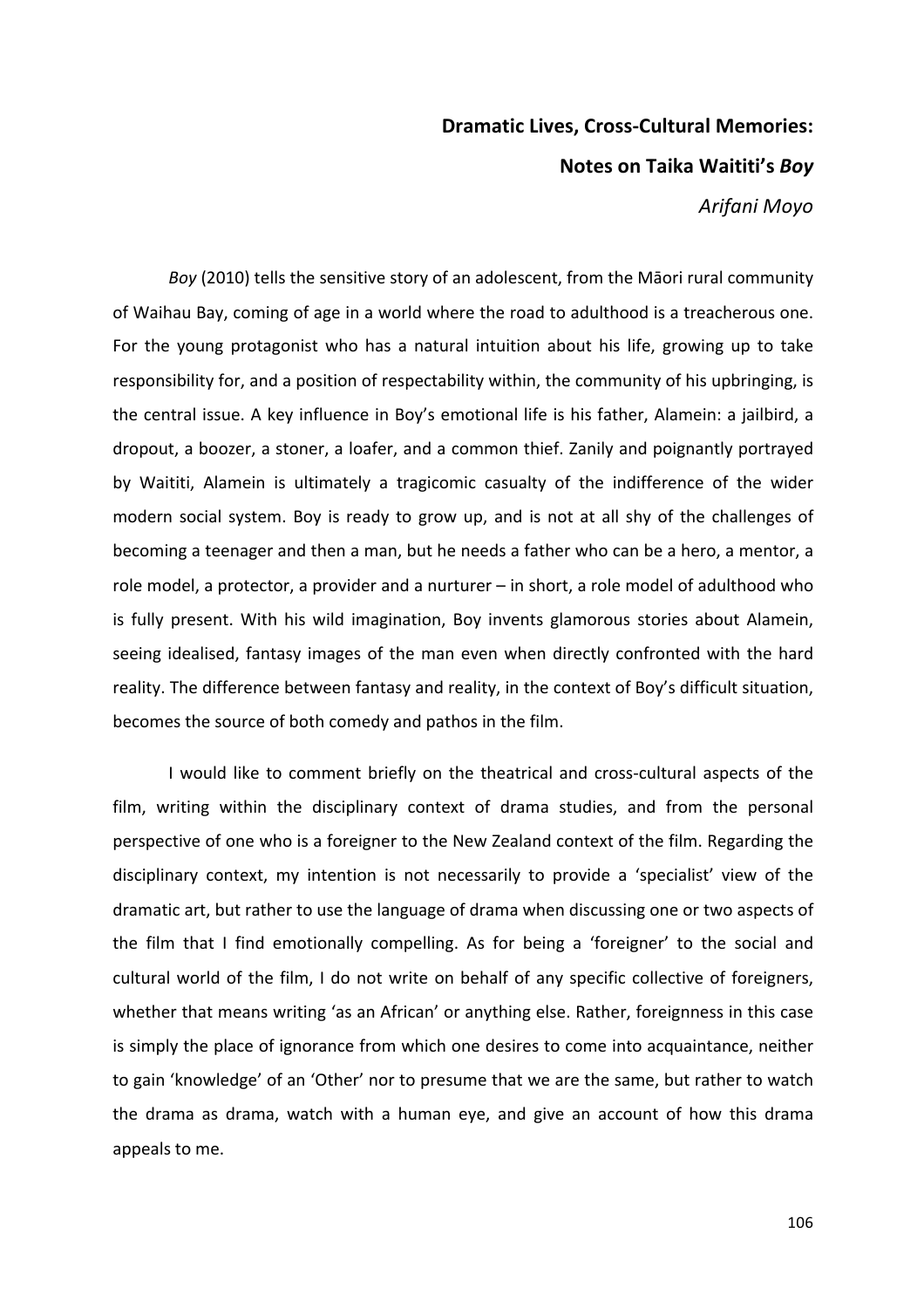An issue that I am interested in, and which is dealt with clearly in *Boy*, is 'initiation' as a process involving the social and personal drama of passage from one stage of life to the next but not necessarily limited to culturally well-defined, traditional rites. As we see in *Boy*, urban imaginations can use the resources of their own environment, including contemporary popular culture, to create new dramaturgies of initiation, with the appropriate character types to fulfil the requisite roles of initiator and initiate. As the maturing director of his own life-drama, Boy casts Alamein as the initiator, and uses the figure of entertainment icon, Michael Jackson, to inspire character moulds as well as narratives. Using scenarios from Jackson's era-defining music videos, Boy imagines Alamein with qualities like courage, strength, prowess, grace and dutifulness; qualities that Boy wishes to learn from his reluctant father-mentor. Unaware of such expectations, Alamein responds in his own haphazard way by taking Boy through a process of trials and lessons that are not entirely ethical. On one level, Alamein's drama is an immature and dangerous construct for his son. However, this construct is also about experimenting with models of initiation where ancient codes, rites and resources for the imagination such as traditional mythology may not be as accessible or enforced as they once were.

The dramatic work of the body is central to this theme of the film. Through various costume changes and narrative scenarios, especially in Boy's daydreams, Waititi literally 'plays' with many different manifestations of masculinities, a playfulness emphasised through Waititi's stylised acting. By using the same approach to play the 'real' Alamein whom Boy romanticises, and allowing the character of Alamein to be so self-conscious in his attempts to become like the imaginary, heroic figures, Waititi clearly shows how the performance of 'character' is part of making 'real' masculinity. Through Alamein's clumsy and awkward attempts to embody various macho roles, we see that he has created for himself a repertoire of behaviours based on (often American) notions of male coolness, sex appeal, mysteriousness and dangerousness. The juxtaposition of such overt theatrics with the sincere emotionality of other actors and their characters can be uncomfortable to watch, for Alamein is not simply a funny character in film; he is really a man who lives among normal people and does not know how to break out of his own hazardous imaginary world. The reality of what his children are exposed to, how they begin to emulate him, and what might have made him this way, are disturbing thoughts, an effect produced not by the